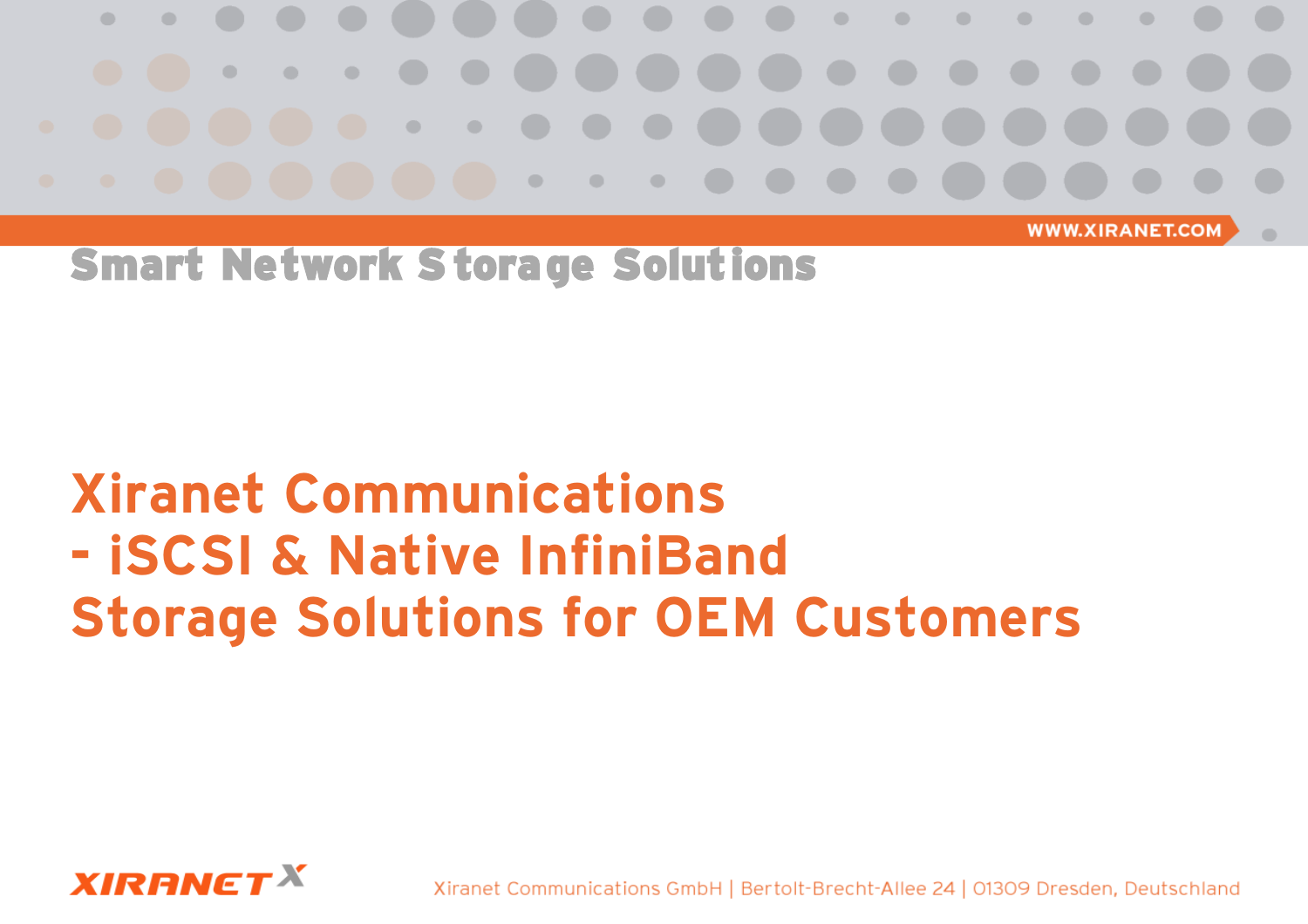### **Agenda**

- Overview iSCSI & InfiniBand Storage
- Xiranet Storage Solutions for OEM Customers
- Evaluation Platform
- Storage Management
- Web based Administration
- OEM Customisation Options
- Pricing & Availability

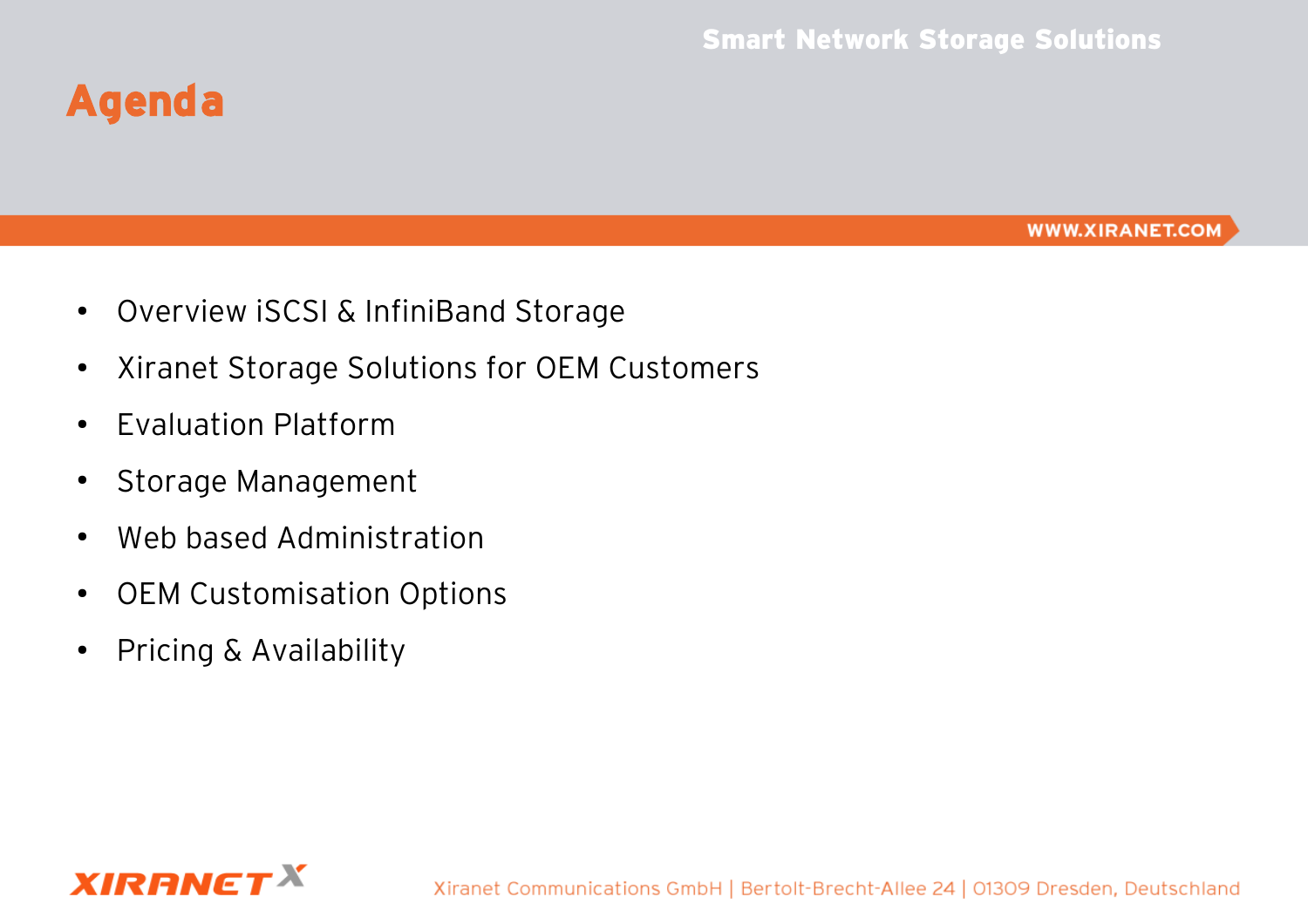### **iSCSI Overview**

- Supports block level storage like Fibre Channel
- Uses Ethernet/IP infrastructure c an be used everywhere
- Can be implemented in software a costly Host Bus Adapter (HBA) is not required
- Performance comparable with 2 Gb Fibre Channel but higher CPU utilisation
- iSCSI Host Bus Adapters can be used enables boot from SAN
- Can be run over Wide Area Networks (e.g. Internet)
- Can use IP Security (IPSEC) for data encryption
- Driver support for all major operating systems
- Very easy to use

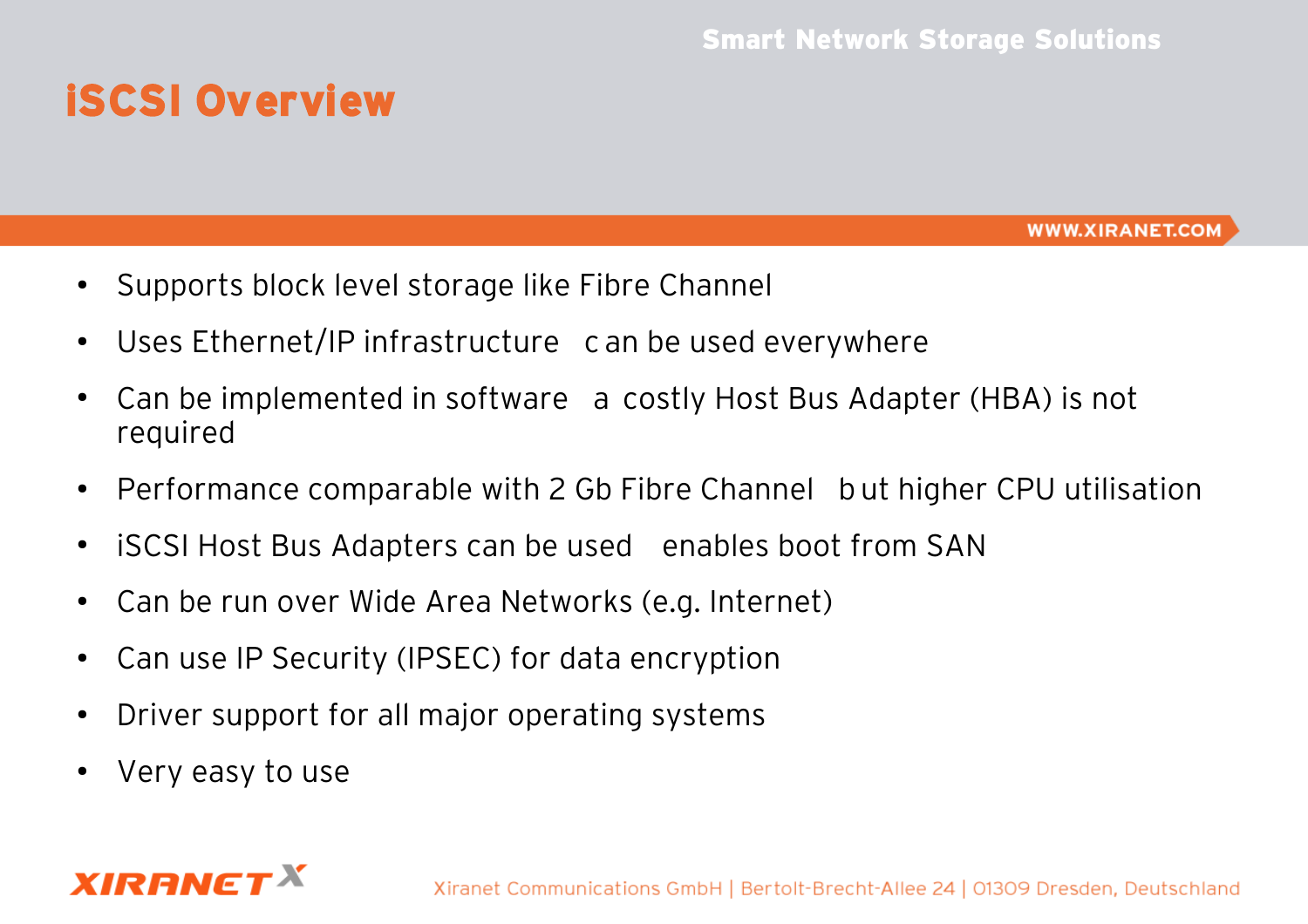#### **InfiniBand Storage Overview**

- InfiniBand (IB) advantages
	- Enables I/O convergence of IPC, networking and storage within one infrastructure
	- Only industry standard interconnect for HPC
	- Very high performance, low latency, 10/20 Gb/s available now
	- Linux Kernel integration via openib.org
	- Common Windows driver architecture in progress
	- Lower total cost of ownership (TCO)
- Increasing application performance requirements
- Gateways to Fibre Channel (FC) storage are not optimal
- Single networking infrastructure preferred, IB can replace multiple FC links
- Native InfiniBand storage: higher performance, lower management efforts and reduced costsIRANG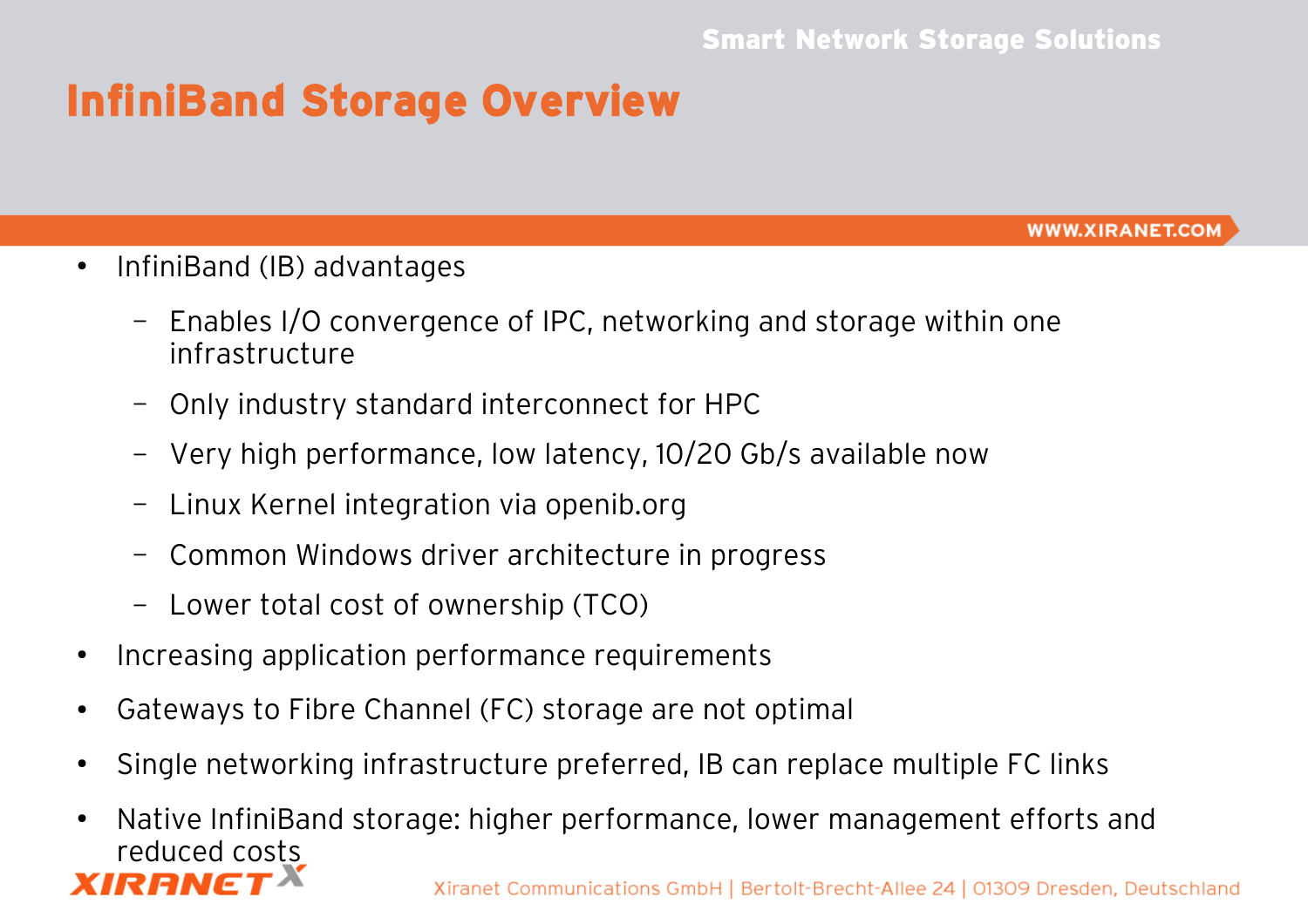### **Xiranet Storage Solutions for OEM Customers**

- Xiranet develops high performance iSCSI & Native InfiniBand storage solutions
- Targets standard off-the-shelf x86-64 server hardware
- Supports 1/10 Gb Ethernet and Mellanox InfiniBand HCAs
- System personality is defined by firmware
- Firmware resides on Flash based Disk-on-Module (DOM)
- Supermicro based evaluation platform available
- Modifications according to OEM hardware can be made
- Management Look & Feel (logos, colors etc.) can be changed









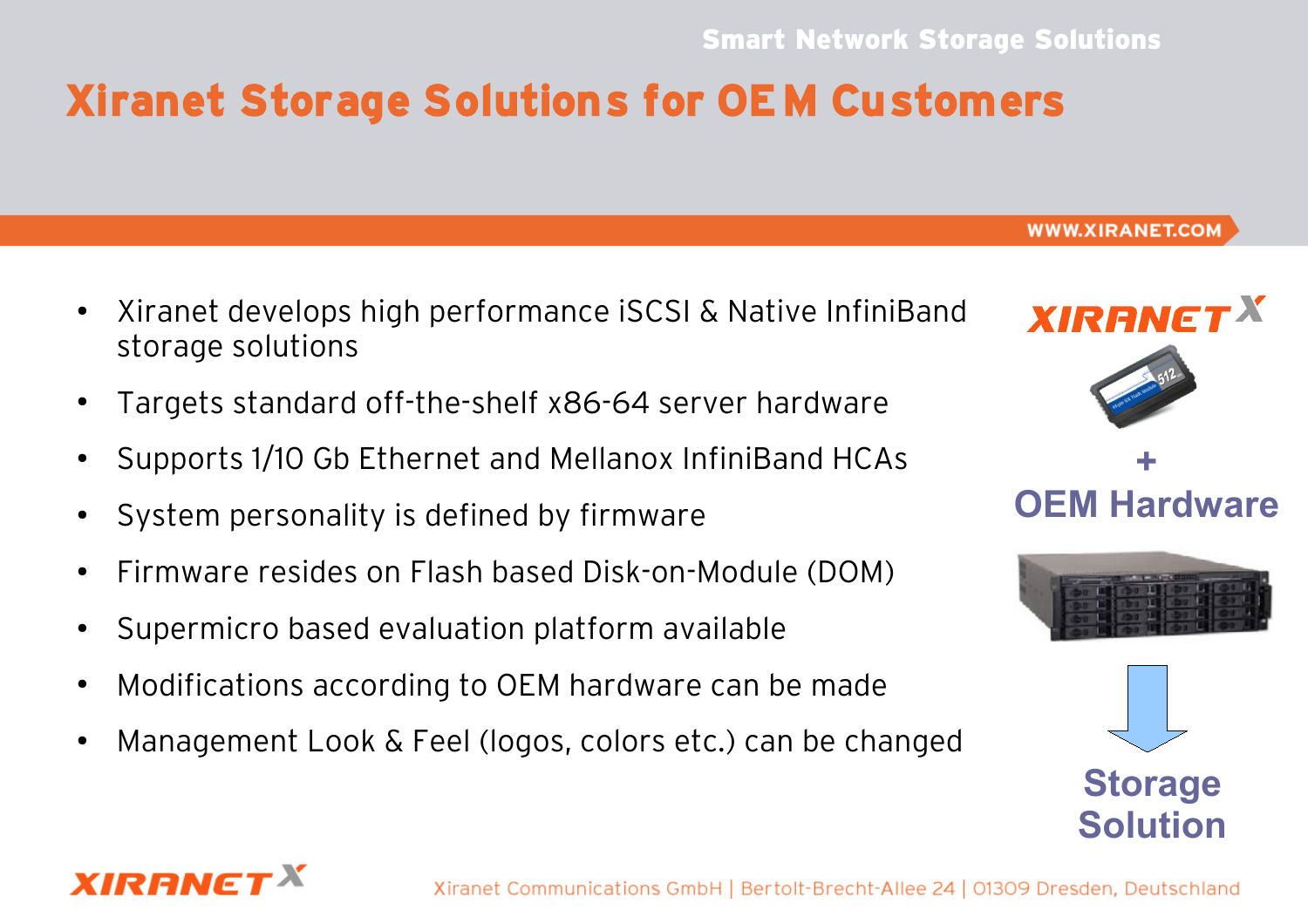#### Smart Network Storage Solutions

## **Evaluation Platform (1)**



- Storage protocol support:
	- iSCSI over GbE
	- Native InfiniBand storage via SCSI RDMA (SRP) protocol
- Features:
	- RAID Level 0, 1, 5, 6, 10, 50, 60 (depending on controller)
	- Snapshots
	- iSNS
	- IPSEC
	- Support for volumes > 2 TB, Dynamic volume resize
	- S.M.A.R.T drive monitoring
	- E-mail notification

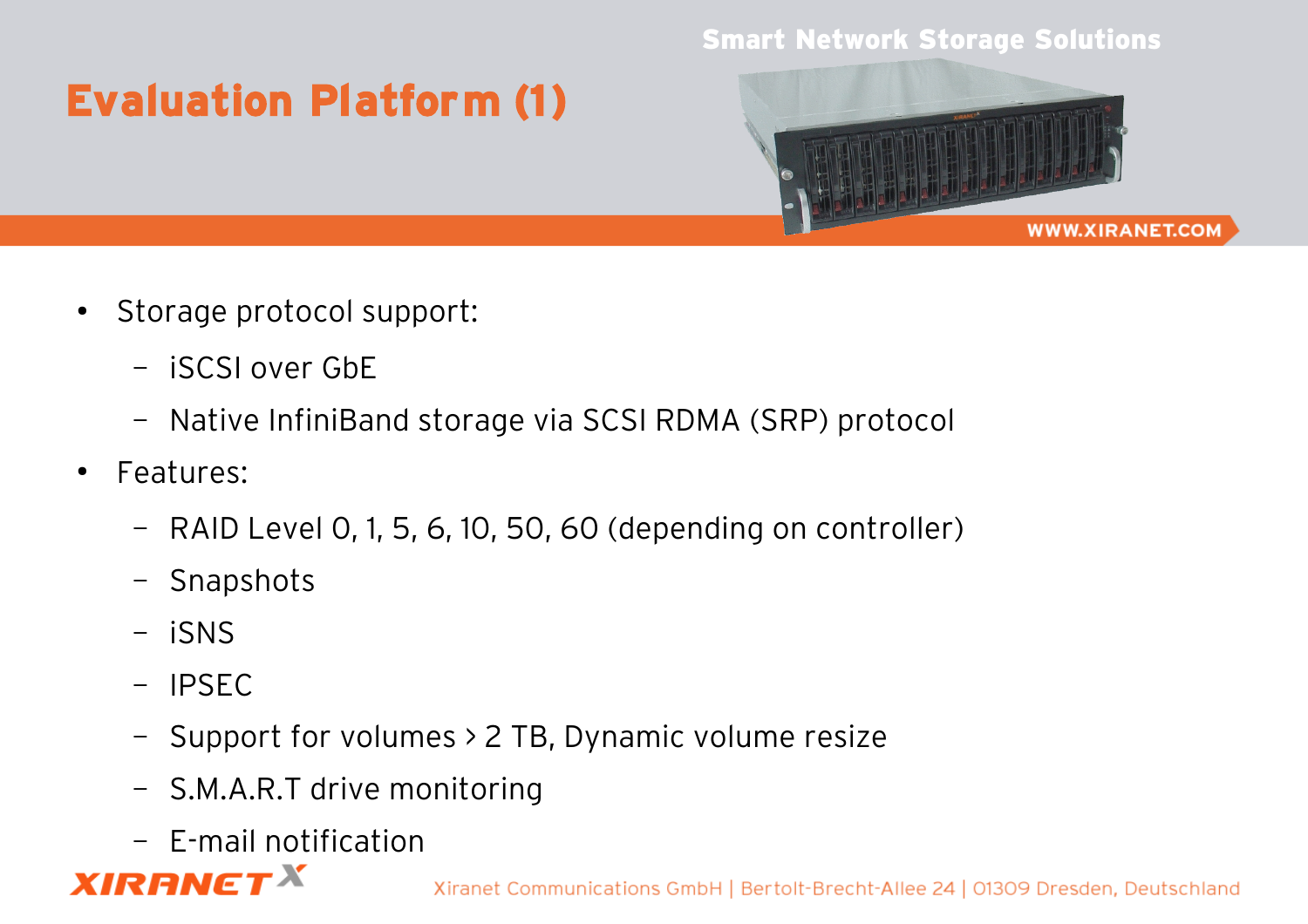#### Smart Network Storage Solutions

## **Evaluation Platfo rm (2)**



- Two hardware configurations supported
- Common components:
	- INTEL XEON 51xx CPU
	- $-$  2 GB RAM
	- Supermicro mainboard X7DBE
	- enclosure SC-933E1-R760 (3U, 15 bays) or SC-836TQ/E1/E2 (3U, 16 bays)
	- Support for SAS / SATA disk drives
- Software RAID version:
	- LSI SAS controller SAS3080X-R (PCI-X) or SAS3081E-R (PCI-E)
- Hardware RAID version:
- LSI MegaRAID SAS 8408E, LSI MegaRAID SAS8888ELP**YIRRNE**

Xiranet Communications GmbH | Bertolt-Brecht-Allee 24 | 01309 Dresden, Deutschland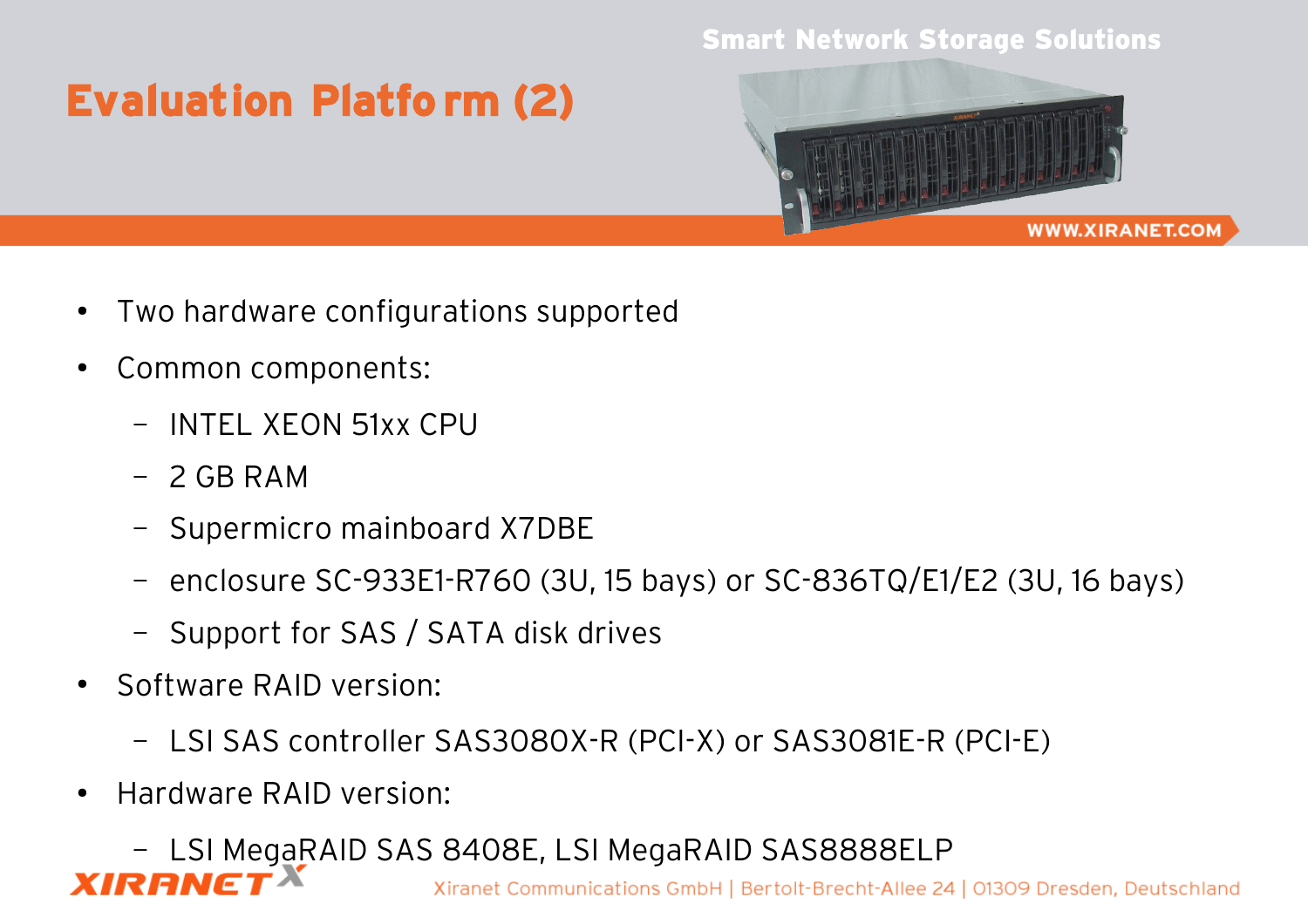### **Storage Management**

- Allows Management of disks, RAID arrays, volumes, exports via IB and iSCSI
- Integrated Systems Management
- Access via Comand Line Interface (CLI) or Web Browser
- Separate Management Port (Console, Ethernet)
- Secured Communication (https, SSH)
- Monitor / Administrator roles
- Extensive Statistics for Usage and Utilisation

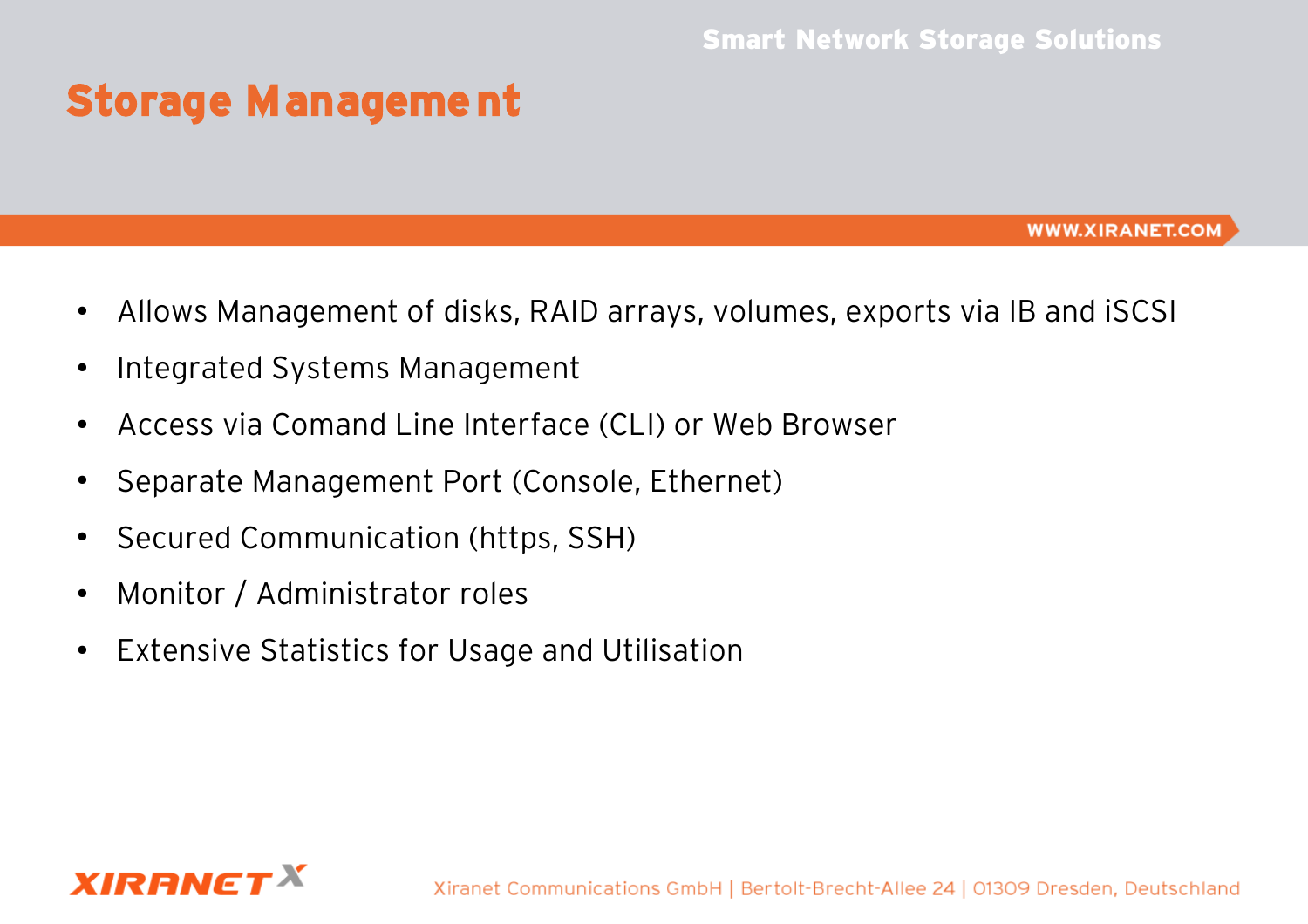#### Smart Network Storage Solutions

#### **Web based Administration**

#### **WWW.XIRANET.COM**



Kiranet Communications GribH @ 2006

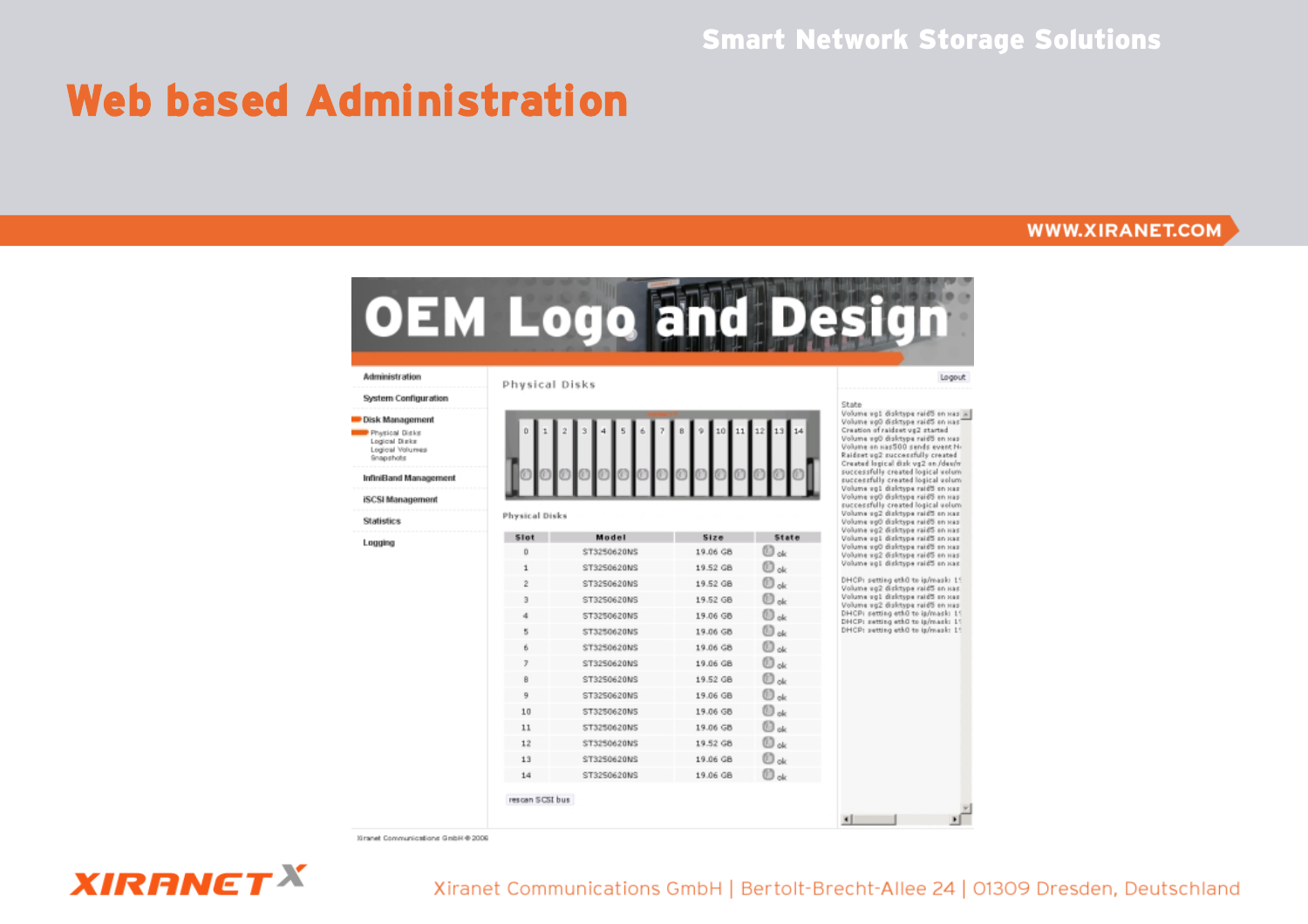### **OEM Customisation Options**

- Can be sold as is with supported hardware platform
- Modifications in the following areas can be done:
	- Support for different hardware e.g.:
		- CPU
		- mainboard
		- storage controller
		- network interfaces
		- enclosure
	- Web based management: Logo replacement etc.
	- User documentation

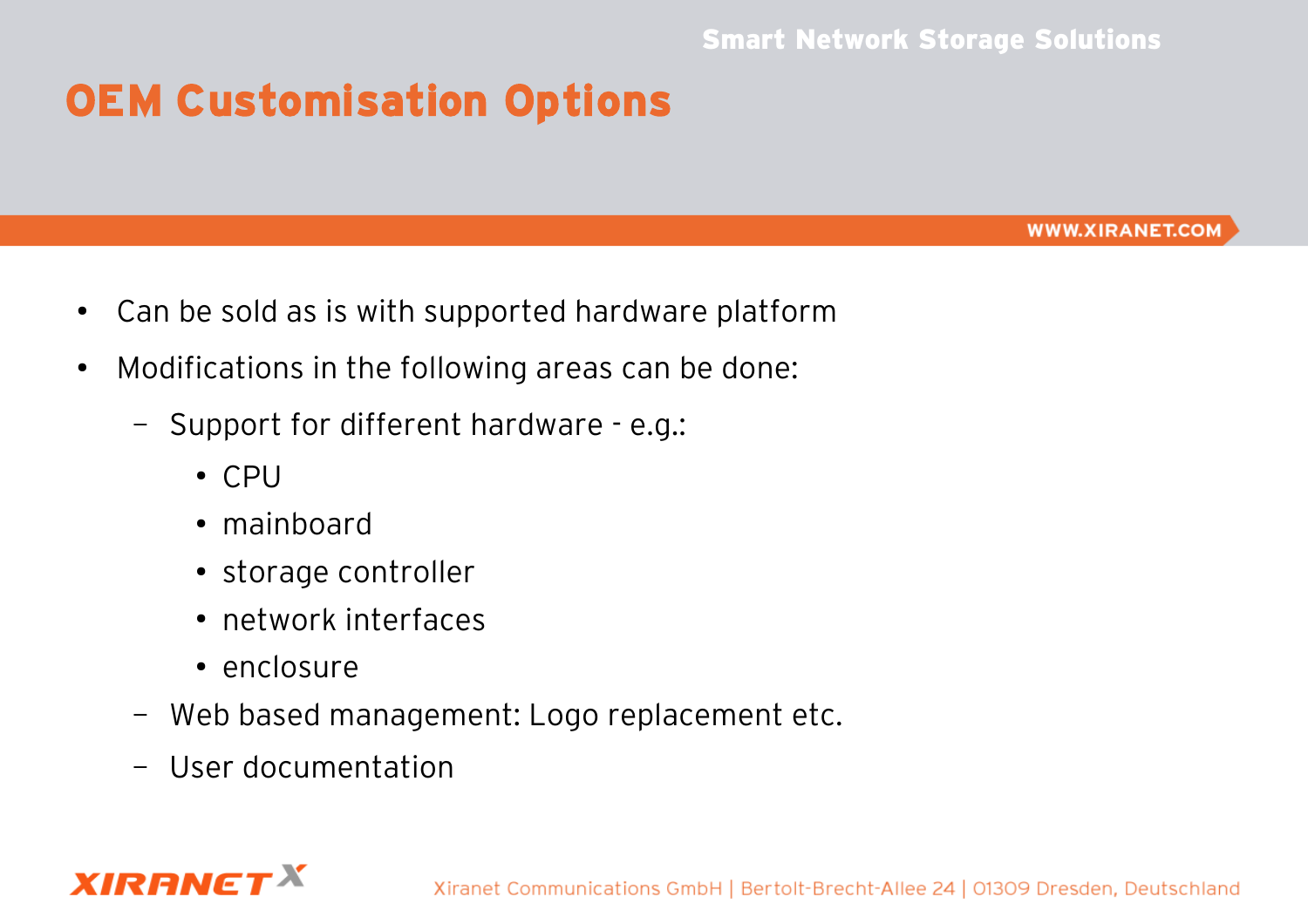## **Pricing & Availability**

**WWW.XIRANET.COM** 

- Xiranet/Supermicro evaluation platform (iSCSI & SRP support) available now:
	- Software RAID version: \$8500
	- Hardware RAID version: \$9500
- Disk drive options:

*XIRANE* 

- 15 x Seagate Barracuda ES 250 GB: \$1500
- 15 x Seagate Cheetah 15K.5 73 GB SAS: \$4500
- Firmware image available for download free of charge for qualified partners if hardware is not required.
- Licensing: iSCSI 10 Gb iSCSI iSCSI & SRP InfiniBand
	- Single quantity  $\sim$  \$400 \$1500 \$1500
	- Includes updates for three years, Ask for volume discounts